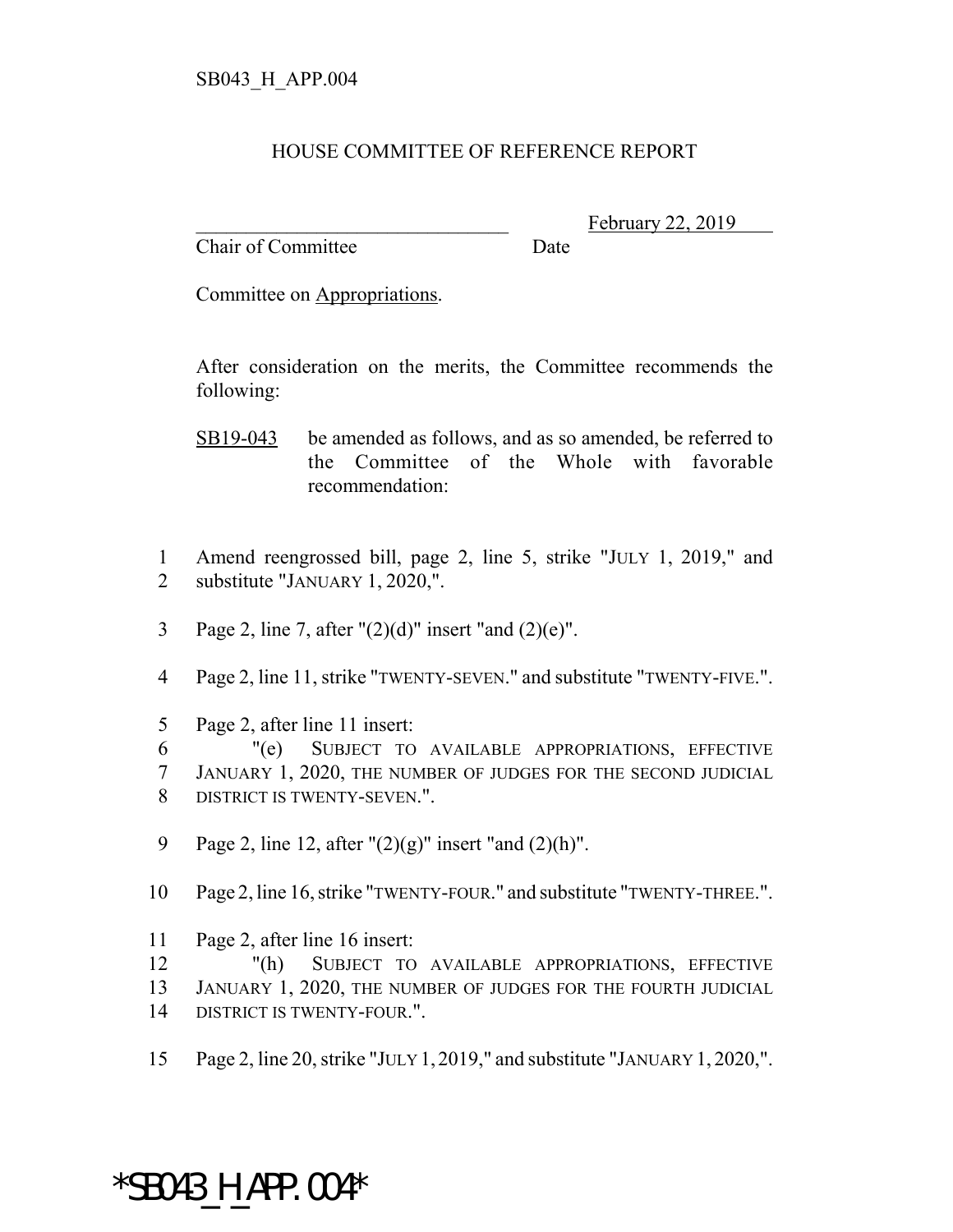| $\mathbf{1}$     | Page 3, line 11, strike "JULY 1, 2019," and substitute "JANUARY 1, 2020,".                                                                                                            |                      |  |
|------------------|---------------------------------------------------------------------------------------------------------------------------------------------------------------------------------------|----------------------|--|
| $\overline{2}$   | Page 3, line 16, strike "JULY 1, 2019," and substitute "JANUARY 1, 2020,".                                                                                                            |                      |  |
| $\overline{3}$   | Page 3, line 18, after $''(2)(g)''$ insert "and $(2)(h)''$ .                                                                                                                          |                      |  |
| $\overline{4}$   | Page 3, line 22, strike "ELEVEN." and substitute "TEN.".                                                                                                                              |                      |  |
| 5<br>6<br>7<br>8 | Page 3, after line 22 insert:<br>"(h)<br>SUBJECT TO AVAILABLE APPROPRIATIONS, EFFECTIVE<br>JANUARY 1, 2020, THE NUMBER OF JUDGES FOR THE NINETEENTH JUDICIAL<br>DISTRICT IS ELEVEN.". |                      |  |
| 9                | Page 4, line 2, strike "\$9,693,205" and substitute "\$7,417,731".                                                                                                                    |                      |  |
| 10               | Page 4, line 4, strike "78.0" and substitute "53.7".                                                                                                                                  |                      |  |
| 11               | Page 4, strike lines 6 through 27 and substitute:                                                                                                                                     |                      |  |
| 12<br>13         | "Courts administration, administration<br>and technology                                                                                                                              |                      |  |
|                  |                                                                                                                                                                                       |                      |  |
|                  |                                                                                                                                                                                       |                      |  |
| 14<br>15         | General courts administration                                                                                                                                                         | $$110,873$ (0.9 FTE) |  |
| 16               | <b>Courts administration, central appropriations</b>                                                                                                                                  |                      |  |
| 17               | Health, life, and dental                                                                                                                                                              | \$314,702            |  |
| 18               | Short-term disability<br>S.B. 04-257 amortization equalization disbursement                                                                                                           | \$2,886<br>\$136,758 |  |
| 19               | S.B. 06-235 supplemental amortization                                                                                                                                                 |                      |  |
| 20               | equalization disbursement                                                                                                                                                             | \$136,758            |  |
| 21               | Courts administration, centrally-administered programs                                                                                                                                |                      |  |
| 22               | Courthouse furnishings and infrastructure                                                                                                                                             |                      |  |
| 23               | maintenance                                                                                                                                                                           | \$1,671,645          |  |
| 24               | <b>Trial courts</b>                                                                                                                                                                   |                      |  |
| 25               | \$3,697,132 (38.8 FTE)<br>Trial court programs                                                                                                                                        |                      |  |
| 26               | Office of the state public defender                                                                                                                                                   |                      |  |
| 27               | Personal services                                                                                                                                                                     | \$847,159 (14.0 FTE) |  |
| 28               | Health, life, and dental                                                                                                                                                              | \$137,858            |  |
| 29               | Short-term disability                                                                                                                                                                 | \$1,438              |  |
| 30               | S.B. 04-257 amortization equalization disbursement                                                                                                                                    | \$37,871             |  |
| 31               | S.B. 06-235 supplemental amortization equalization                                                                                                                                    |                      |  |
| 32<br>33         | disbursement<br>Operating expenses                                                                                                                                                    | \$37,871<br>\$13,300 |  |

 $*$ SB043\_H\_APP.004 $*$  -2-